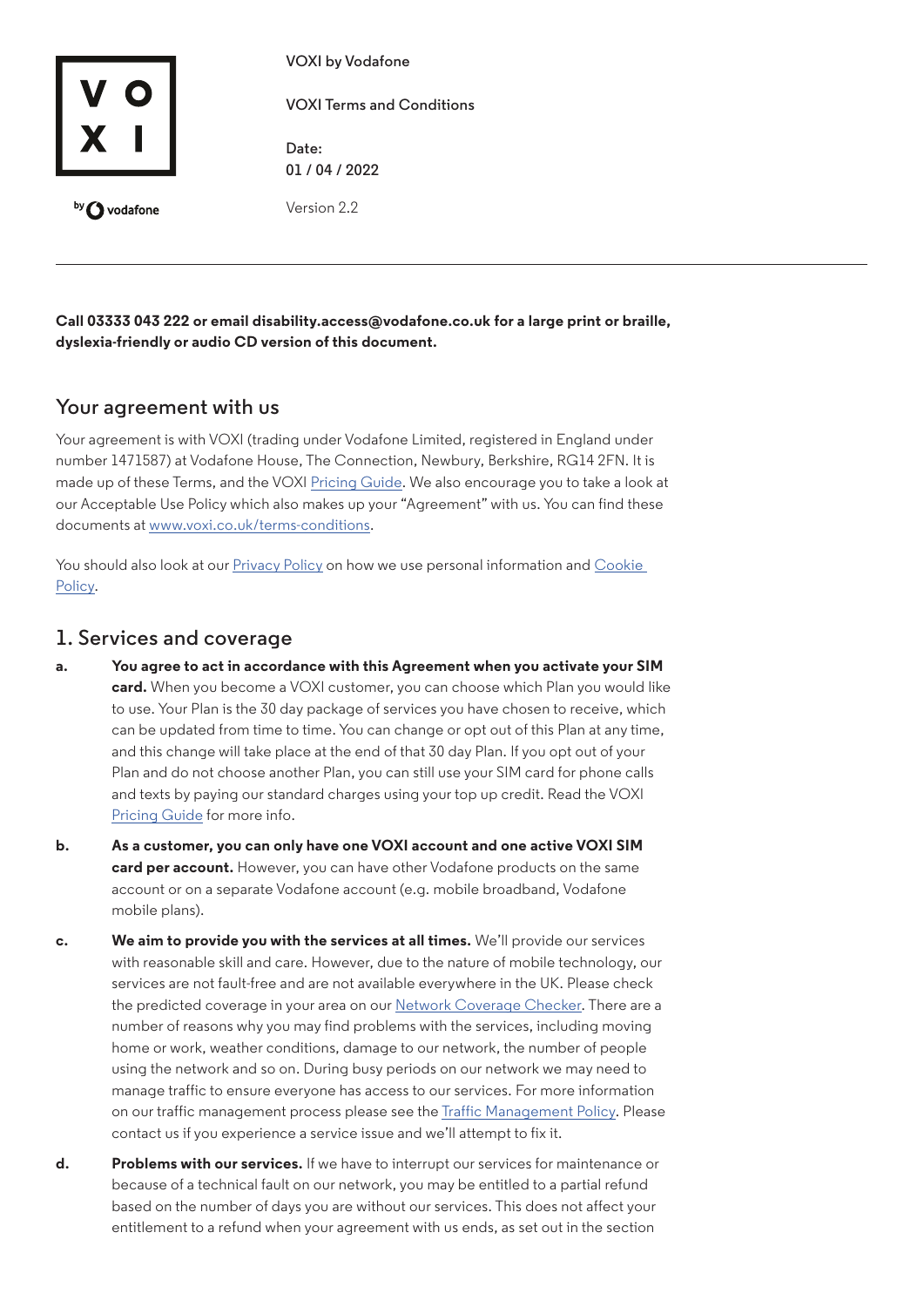**"5.f. Refunds"** below. If you are experiencing a materially degraded service for an unreasonable period of time, you can cancel the service at any time(please see section 5.a below if you want to end the Agreement). We'll not be responsible for any loss of service due to something outside our reasonable control. To receive a partial refund or end the Agreement, you must report to us a severe disruption which we will assess against your typical usage history.

**e. We will use reasonable efforts to give you access to networks in other countries.**  We call this 'roaming'. Overseas networks may be limited in quality and coverage. Any access to overseas networks will depend on the arrangements between us and the foreign operators. Please see the European Roaming Pass Terms and Conditions and [Pricing Guide](https://www.voxi.co.uk/charges) for the details of roaming charges.

### **2. Using the services**

- **a. You are responsible for anyone who uses your mobile services, which are only for your personal non-commercial use.**
- **b. You must not use your mobile services for any purpose we believe is abusive, illegal, fraudulent, a nuisance or for criminal activities.** For more information on using our services and restrictions please review our [Acceptable Use Policy](https://www.voxi.co.uk/static/VOXI_Acceptable_Use_Policy.pdf).
- **c. Excessive usage for unlimited data or calls.** We reserve the right to suspend or throttle the service if we have reason to believe that the SIM card is being used for commercial purposes, fraudulently or is having an adverse impact / damaging our network in any way. The longest single call you can make is 3 hours.
- **d. We will choose a number for you to use with your mobile device on the network.**  If you have an existing number, we will provide the opportunity for you to move it over to VOXI. However, we reserve the right to change your phone number if needed - if you have registered with us, we will let you know if this is the case.
- **e. The phone number, SIM card and software in it does not belong to you and we are licensing it to you to use with the services only.** We may change your SIM card or tell you to return it at the end of this Agreement.

# **3. Payment**

- **a. Payment for your Plan is taken in advance:** we ask that you register a payment method (e.g. debit, credit card) to pay for any recurring charges, or one time purchases (e.g. Extras). We will send a payment confirmation by email each time we take payment for your Plan or Extras. You will be granted a grace period of 2 days if your recurring payment for your Plan fails. If you fail to update your payment details, your Plan will be removed at the end of 2 days. Any other recurring products will be removed after initial payment failure.
- **b. You need to top-up your account or purchase certain add-ons to be able to use any of the services that are not included in your Plan,** for example, roaming outside of the United Kingdom, or if you want to use pay as you go services by unsubscribing from your Plan (for example for UK-only calls). We will credit your account once we have time to process the payment in line with the rules relating to the service or the Plan. Each time you use the services outside your Plan or Extras, it reduces the top-up credit you have bought.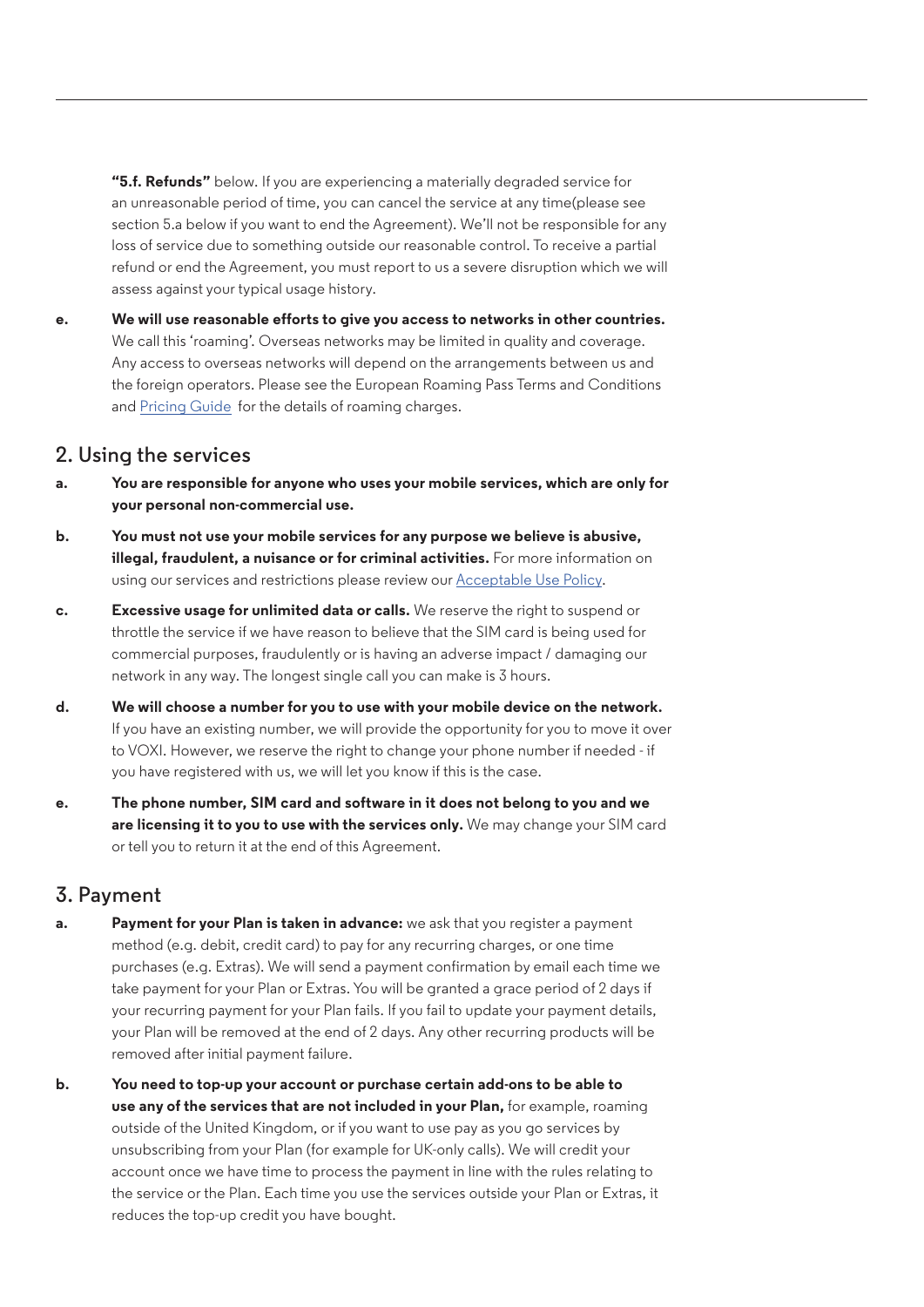### **4. Losing your mobile device**

If your mobile device containing your VOXI SIM card is stolen, damaged, destroyed or lost, we do not have to give you any refund for any services that you have paid for in advance or for the cost of the mobile device. You must contact us (www.voxi. co.uk/contact-us) as soon as possible so that we can suspend our services and stop someone else using your mobile. This does not affect your entitlement to a refund when your agreement with us ends, as set out in the section **"5.f. Refunds"** below. Your maximum liability for charges incurred up until you notify us will be as follows:

**Notification within 24hrs:** £100 maximum

**Notification 24+hrs – 5days:** £500 maximum

**Notification 5 days+:** all charges until you have reported to us.

### **5. Suspension, disconnection and ending the Agreement**

**a. Because you simply want to leave us.** If you want to end the Agreement, because you simply want to leave us, you can cancel [by contacting us](https://voxi.co.uk/contact-us). If you wish to port your number to another provider or switch to another provider without a port, it will be valid for 30 days from when it is issued to you. Your service will switch to the new provider within one working day of you providing your PAC or STAC to them. When you use your PAC or STAC your Agreement will terminate at the same time your number is ported or your service is switched. If you do not use a PAC or STAC within the 30-day period, your Agreement with VOXI will continue. Please note that if you end the Agreement or use a PAC or STAC you may lose the value of any remaining credits or allowances.

#### **b. If we want to suspend our services or end the Agreement.**

We may suspend our services (in whole or in part, including the provision of equipment if applicable) or end the Agreement if,

**(i)** you use the services in a detrimental way (see Acceptable Use Policy);

**(ii)** you choose not to use the service for 180 consecutive days. Using the service means purchasing a Plan, topping up or making any chargeable outbound activity;

**(iii)** you breach a fundamental obligation under the Agreement;

**(iv)** you use any of our services in a way that may damage or affect the operation of our network;

**(v)** you tell us that your mobile device containing your VOXI SIM card has been lost or stolen;

**(vi)** you become bankrupt or make an arrangement with creditors. We may need to suspend our services if asked to do so by regulators or if required by law.

**(vii)** we consider it necessary to safeguard the security and integrity of our network or to reduce the incidence of fraud.

We may end the Agreement if we are permanently unable to provide our services to you.

**c. If we suspend the mobile services** because you have chosen not to use them (as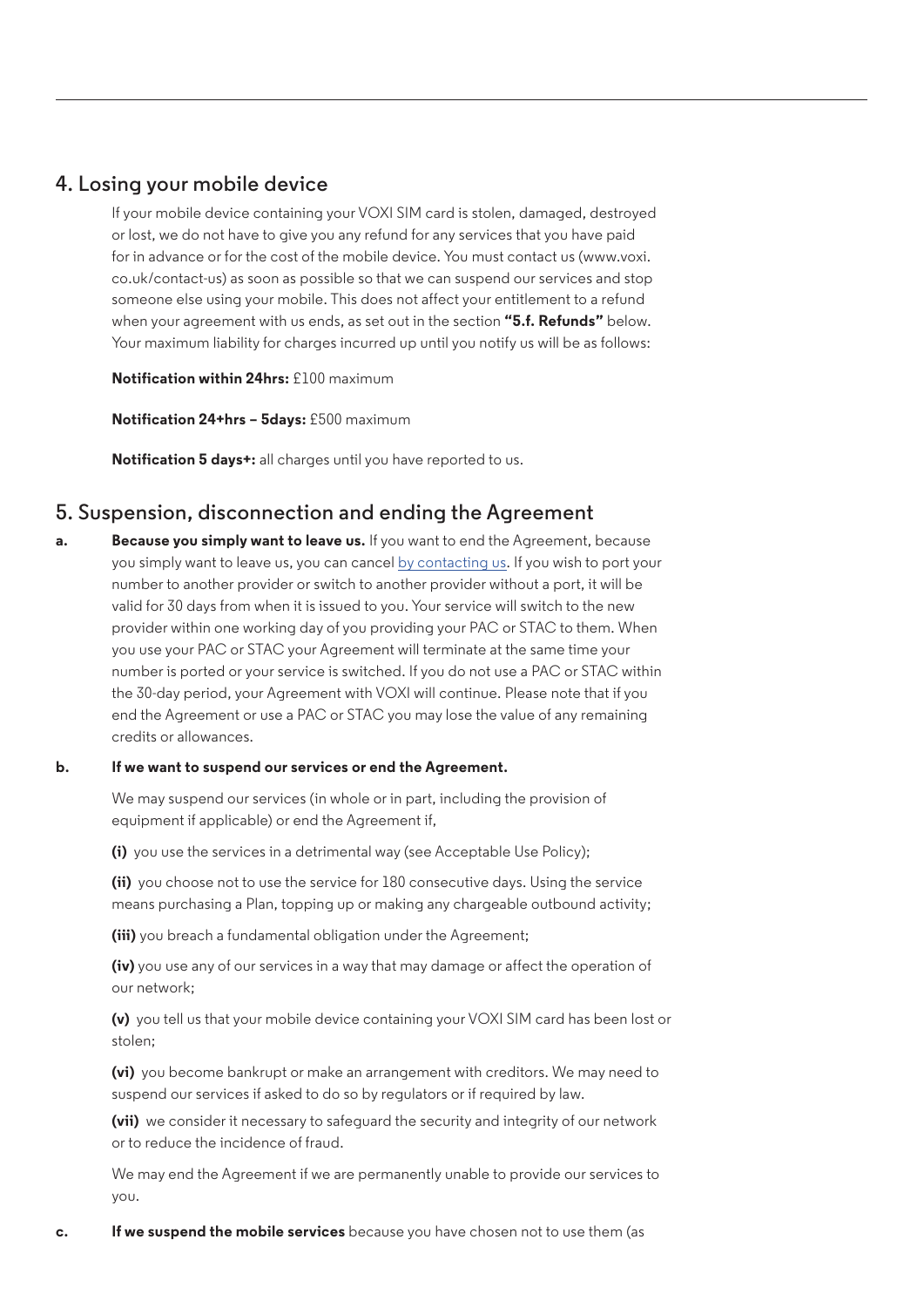defined in **5b(ii)** above) for 180 consecutive days we will send you a text notifying you that you should purchase a Plan or top up your account or make a chargeable outbound call (but not calls to **191**), send a chargeable text or use your data within the next 90 days. If you then fail to do so within 90 days from the date of the text because you have not kept to this Agreement or not used the services for 270 consecutive days, we will disconnect your mobile services and you will lose any credit held on your account.

- **d. If you want to end the Agreement**, because you simply want to leave us, you can cancel by [contacting us](https://voxi.co.uk/contact-us) or request to port out at any time – please be aware that you may lose the value of any remaining credits or allowances. This does not affect your entitlement to a refund when your agreement with us ends, as set out in the section **"5.f. Refunds"** below.
- **e. We will try to tell you when we suspend, restrict or end your use, but we do not have to.**
- **f. Refunds.** Up to 60 days after your agreement with us ends, you may request a refund of any unused credit or wholly unused, unexpired bundles purchased on or after 17 December 2021 by contacting us by webchat. We will charge an administration fee of 5% (up to a maximum of £5) of the value of your unused credit purchased on or after 17 December 2021 (as applicable) and wholly unused, unexpired bundle(s) (as applicable) when processing your refund. We will not provide refunds for any partially used bundles or any expired bundles. This does not affect your statutory right to change your mind about your purchase within the 14 day cooling off period – please consult our [Returns Policy](https://voxi.co.uk/static/VOXI_Returns_Policy.pdf) for more information. Your right to a refund may be subject to you passing appropriate checks in place to combat financial crime.

### **6. Changing charges or services**

- **a. We may change our charges or introduce new charges.** If we increase our charges, we will give you at least 30 days' notice in a way which we consider is reasonable, for example by sending messages using the services. If we believe any change in our charges will not disadvantage you, we may include it without telling you.
- **b. We may make changes to or withdraw services at any time and we can make changes to or introduce new terms to this Agreement at any time.** If these changes are of material detriment to you, we will give you 30 days' notice. The changes will apply when we publish details of them in a way which we consider is reasonable, for example by sending messages using the services.
- **c. By continuing to use the services, you agree to these changes.** If you are not happy with any of these changes, you do not have to continue to top up your account or use the service.

## **7. What we do with your information and contacting us**

- **a. What do we do with your data?** Our [Privacy Policy](https://www.voxi.co.uk/privacy-policy) sets out how we and our group companies may collect, use and share your personal information. You will find the latest Privacy Policy and Cookie Policy on our Website at www.voxi.co.uk/termsconditions and you should check back every now and then for the latest version. For any queries, you can contact us at [customerdataquery@vodafone.com](mailto:customerdataquery%40vodafone.com?subject=)
- **b. Fraud prevention agencies.** The personal information we collect from you will be